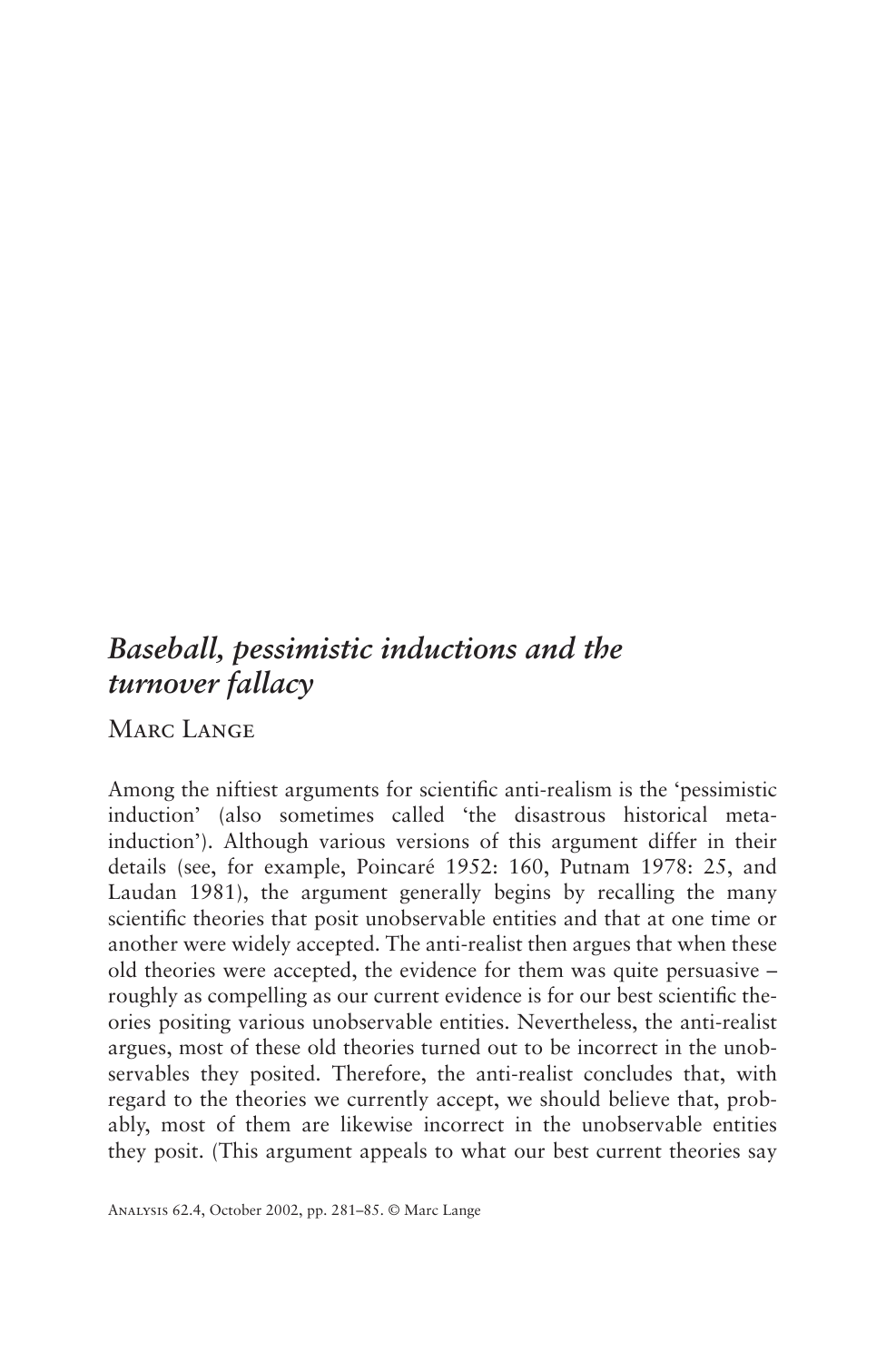about unobservables in order to show that the entities posited by some earlier theory are not real. So the argument takes the form of a *reductio* of the view that the apparent success of some scientific theory justifies our believing in its accuracy regarding unobservables.)

Of course, this argument has been criticized on many grounds. Some have argued, for instance, that the scientific theories we currently accept are much better supported than were earlier scientific theories at the time they were accepted. In addition, some have argued that many scientific theories accepted justly in the past were in fact accurate in positing various unobservables, although the theories may have been seriously mistaken in the properties they went on to ascribe to those unobservables (Kitcher 1993, Leplin 1997). I shall not review this literature here (see Psillos 1999); my concern is not with whether these replies succeed in undermining the pessimistic induction. For whether or not these replies succeed, they are aimed exclusively at the scientific anti-realist's pessimistic induction. There are many other pessimistic inductions to which replies like these are inapplicable.

For example, consider this pessimistic induction: Most of the people who have ever managed major-league baseball teams, and have by now ended their careers, ended them having lost more games than they had won. Therefore, regarding the managers currently in office, we should believe (in the absence of any further information about them) that, probably, most of them will likewise end their careers with losing records. To this argument there is no reply analogous to pointing out that the scientific theories we currently accept are much better supported than the scientific theories accepted justly in the past. No one would argue, I think, that today's baseball managers are generally more promising than in former days. Likewise, no help will come from anything like distinguishing a theoretical term's having a referent from its referent's being accurately described by the theory. My concern is with pessimistic inductions generally.

Anti-realists themselves should be interested in understanding pessimistic inductions generally, since an inductive sceptic could offer a pessimistic induction against anti-realists and realists alike. That argument considers all of the scientific theories that have ever at some time or another been widely and justly believed to be empirically adequate, on the strength of evidence that was at the time roughly as compelling as our evidence is now for the theories we currently accept. Most of these theories eventually turned out not to be empirically adequate. Therefore, we should believe that probably, most of the theories we currently accept are not empirically adequate either.

Pessimistic inductions can obviously be offered regarding many sorts of things. On my campus, for instance, most of the various student organizations that have at one time or another been officially registered have never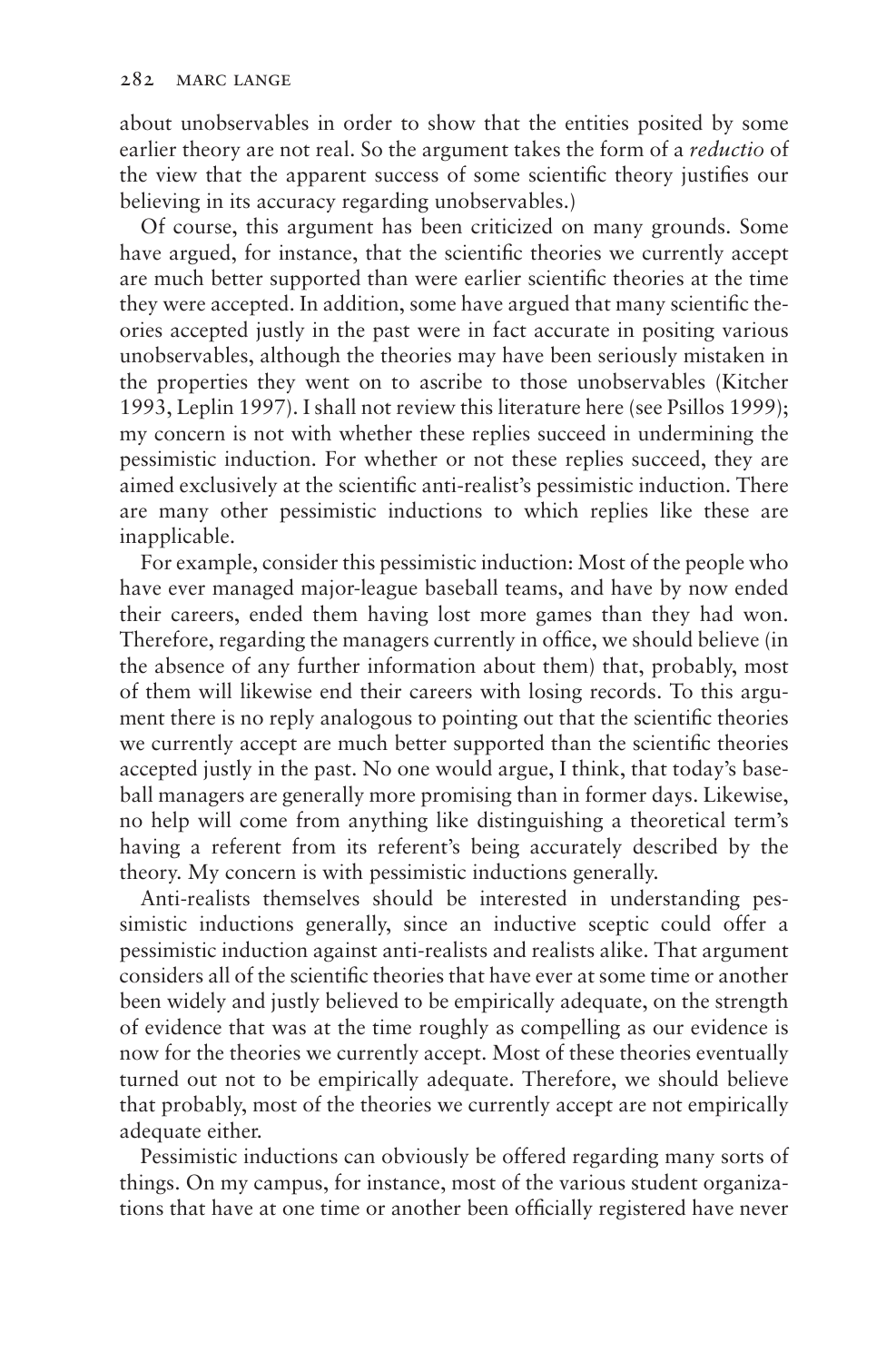possessed a membership roll longer than fifty. Hence, regarding the student groups currently in existence, we should believe (in the absence of any further information) that probably, most will never grow beyond fifty members. My point is not going to be that such a conclusion cannot be justified. But I wish to point out a fallacy involved in arguing for it through this sort of pessimistic induction.

The key to this fallacy is turnover. For the sake of simplicity, suppose that at each moment in the history of science, the number of theories that are justly receiving wide acceptance remains the same (though the identities of these theories may, of course, differ from moment to moment). Let that constant number be *N*. (Admittedly, it is difficult to see how to count theories precisely, but since the pessimistic induction itself refers to '*most* theories adopted in the past', I too shall presume that theories have some criterion of individuation.) Obviously, theories that were accepted at some earlier moment, but are now believed to be false, must have been rejected sometime in the intervening period. On the other hand, many theories that were accepted at some earlier moment, and are also accepted now, were never rejected in the meantime. Therefore, since theories currently believed false have generally experienced more rapid turnover than theories currently accepted, the past contains more room for theories currently believed false than for theories currently accepted. It would be very easy for there to be more than *N* theories that were accepted sometime in the past but that have by now been rejected as false. If, for each theory currently accepted, there were (for example) two predecessors that were once accepted but have since been discarded, then fully twothirds of the theories accepted at some time or other are currently believed false.

The same point about turnover applies to other pessimistic inductions. Baseball managers with losing records are more likely to lose their jobs than managers with winning records. Accordingly, it is to be expected that the past will contain more managers with losing records than with winning records. Likewise, campus student groups with fewer members are more likely to go extinct than groups with many members, so as the years go by, smaller organizations are more apt to come and go than groups that at some stage achieve large memberships. Consequently, there will over all time have been more groups that remain small than groups that become large.

It is therefore quite easy for the historical premiss of a pessimistic induction to turn out to be true – far easier than it ought to be for the induction to go through. That is because the historical premiss of a pessimistic induction is a *cumulative* claim, lumping together cases from all past moments. For example, here is a well-known statement of the anti-realist's premiss: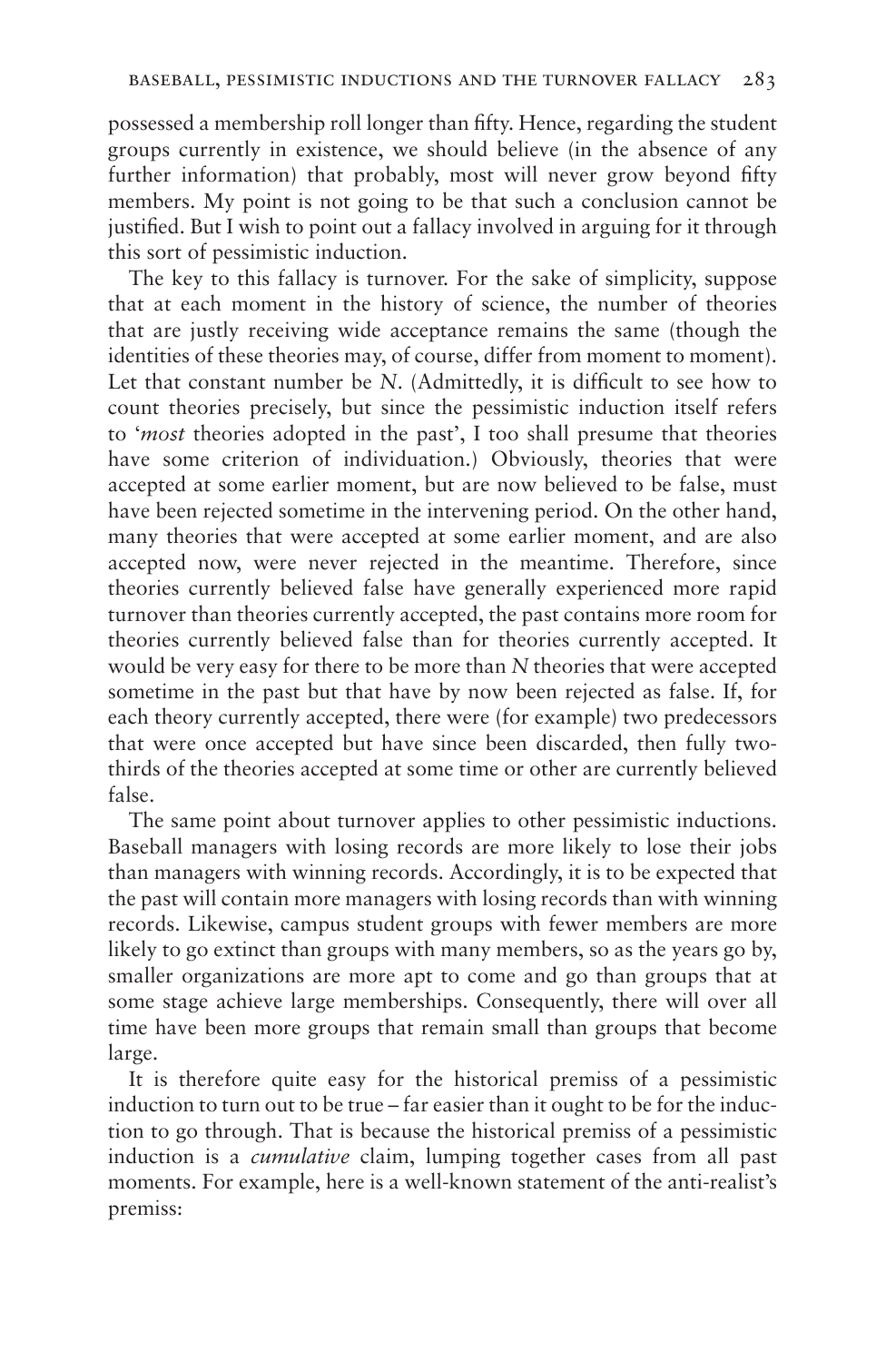I daresay that for every highly successful theory in the past of science which we now believe to be a genuinely referring theory, one could find half a dozen once successful theories that we now regard as substantially non-referring. (Laudan 1984: 123)

However, a pessimistic induction of a somewhat different and less familiar form is made impervious to the turnover fallacy by employing a historical premiss that is not cumulative: at most past moments, most of the theories receiving wide acceptance at that moment are false (by current lights). Then by induction, we should conclude (in the absence of other relevant information) that the current moment is probably no different: most currently accepted theories are false. Since this argument considers past theories moment by moment rather than cumulatively, turnover is irrelevant. In the premiss of this inductive inference, a current theory that has long been accepted will count not just once in the cumulative grand total, but rather once with regard to each of the past moments at which it was receiving wide acceptance.

Of course, though, that most theories accepted at some time or other are false (by current lights) does not entail that, at most moments in the past, most of the theories then accepted are false (by current lights). It could well be that, for a typical past moment, most of the theories then receiving wide acceptance remain accepted currently, but because of the turnover rate among the other theories, most of the theories that have ever been accepted have been rejected by now. Likewise, that most baseball managers in history accumulated losing records does not entail that, at most past moments, most of the managers then in office ultimately conclude their careers with losing records. Of the 542 men who managed major-league teams from 1876 through 1990, only 176 (32%) had winning records (as of 1990). Yet of the managers in office for their team's first game of the 1907 season, a majority went on to accumulate winning records. The same was true for 1917, 1937, 1957, 1967, and 1977, though not for 1927 and 1947. (All statistics compiled laboriously from Wolff 1990.) Although only 32% of all managers had winning records, it may well be that most majorleague games were managed by that minority of winners. In that case, if we select a manager at random, we are very likely to have chosen a losing one. Nevertheless, if we select a moment of baseball history at random, it is more likely than not that most managers then in office were winners.

On the other hand, it may well be not only that most student organizations ever registered remain small throughout their history, but also that, at most moments, most of the student groups then extant remain small throughout their history. In that case, we would (in the absence of any further relevant information) be justified in believing that, probably, most current groups will always be small.